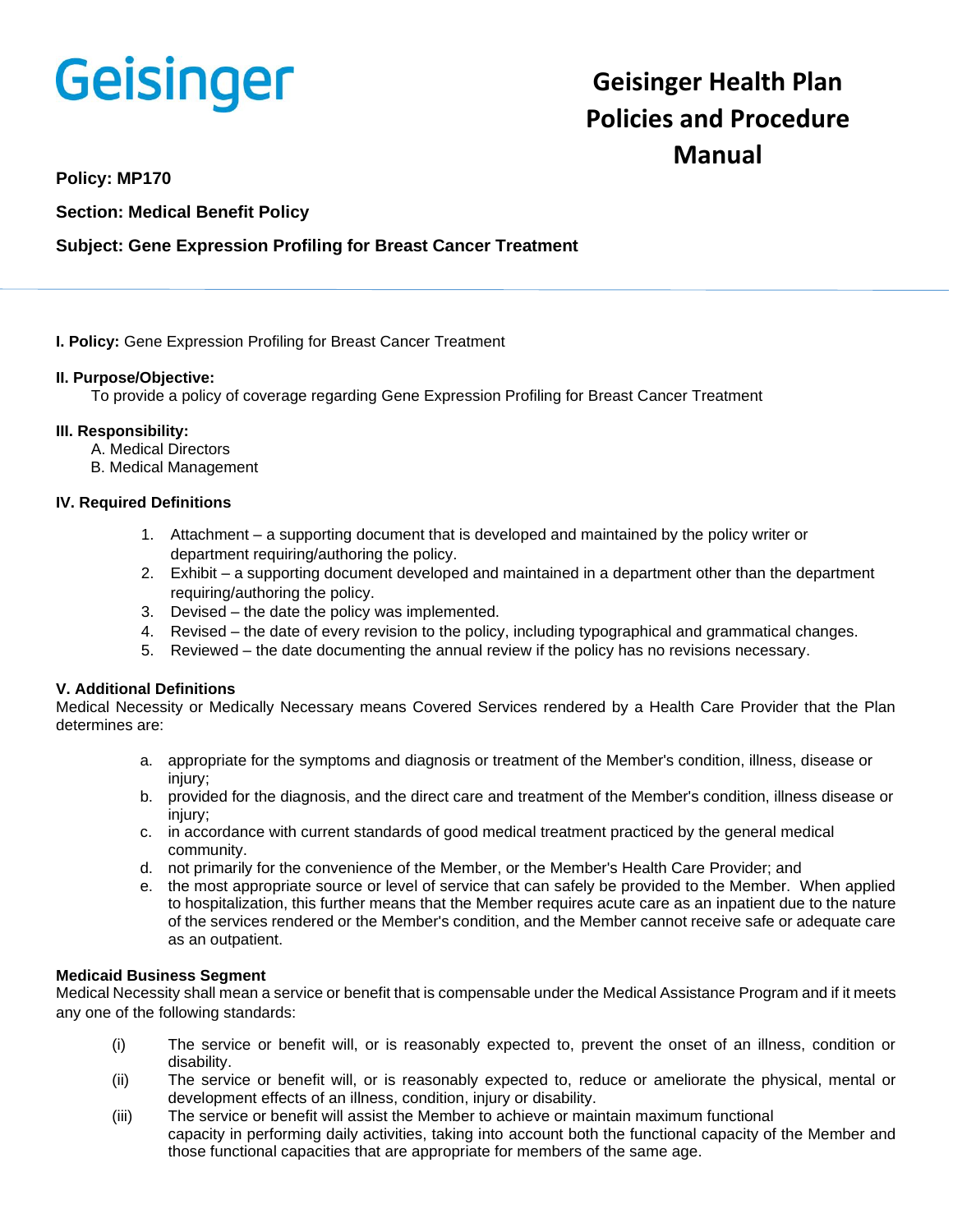# **DESCRIPTION:**

Conventionally, the prognosis of breast cancer patients is determined by age, tumor size, histology, status of axillary lymph nodes, histologic type and hormone receptor status. More recently, investigation has focused on examining the gene expression in tumor tissue as a prognostic factor to predict a patient's chance of recurrence. Examples of this type of testing include Oncotype Dx®, Prosigna® Breast Cancer Assay, EndoPredict®, MammaPrint®, and a 76-gene signature.

# **CRITERIA FOR COVERAGE:**

# **Oncotype DX™ Breast Assay; EndoPredict:**

The Plan considers Oncotype DX™ Breast Cancer Assay gene expression profiling for breast cancer treatment as medically necessary to assess the need for adjuvant chemotherapy in newly diagnosed breast cancer when **ALL** of the following are met:

- A clinical diagnosis of Stage I or Stage II is made; **and**
- The tumor is estrogen receptor (ER) and/or progesterone receptor (PR) positive; **and**
- HER2 receptor status is negative; **and**
- Tumor size is 0.5 to 1.0 cm with moderate/poor differentiation or unfavorable features; or tumor size > 1 cm **and**
- The member is node negative, or staged at pN1mi (micrometastasis of 0.2-2.0mm)\*, or with no more than three positive nodes ; **and**
- The member is a candidate for possible adjuvant chemotherapy (i.e. chemotherapy is not precluded due to other factors), and testing is being done specifically to guide the decision as to whether or not adjuvant chemotherapy will be used; **and**
- Less than six months have elapsed since the initial diagnosis

\* Members with micrometastases (isolated tumor cells in the lymph node) are considered to be node negative

#### **Prosigna® Breast Cancer Assay:**

The Plan considers Prosigna® Breast Cancer Assay gene expression profiling for breast cancer treatment as medically necessary to assess the need for adjuvant chemotherapy in newly diagnosed breast cancer when **ALL** of the following are met:

- Diagnosed with Stage I or II breast cancer within the previous 6 months; **and**
- Node negative\* or Stage II with 1-3 positive nodes; **and**
- Estrogen receptor (ER) positive or progesterone-receptor (PR) positive tumor; **and**
- Her2 negative tumor; **and**
- Tumor size 0.6 to 1.0 cm with moderate/poor differentiation or unfavorable features; or tumor size > 1 cm
- The member would be a candidate for adjuvant chemotherapy (i.e., chemotherapy is not contraindicated due to other factors); **and**
- The result of the test will guide the decision whether or not to use chemotherapy; **and**
- The member would choose to receive chemotherapy if offered.

\* Members with micrometastases (isolated tumor cells in the lymph node) are considered to be node negative

# **MammaPrint® 70-Gene Breast Cancer Recurrence Assay**

The Plan considers MammaPrint® Breast Cancer Assay gene expression profiling for breast cancer treatment as medically necessary to assess the need for adjuvant chemotherapy in newly diagnosed breast cancer when **ALL** of the following are met:

- A clinical diagnosis of Stage I or Stage II is made; **and**
- fresh or fresh frozen tissue is available; **and**
- tumor is estrogen receptor positive or progesterone receptor positive; **and**
- tumor is HER2 (human epidermal growth factor receptor 2) negative; **and**
- tumor size ≤ 5.0 centimeters; **and**
- the member is node negative or with 1-3 positive ipsilateral axillary lymph nodes; **and**
- the member would be a candidate for adjuvant chemotherapy (i.e., chemotherapy is not contraindicated due to other factors); **and**
- the result of the test will guide the decision whether or not to use chemotherapy; **and**
- the member would choose to receive chemotherapy if offered.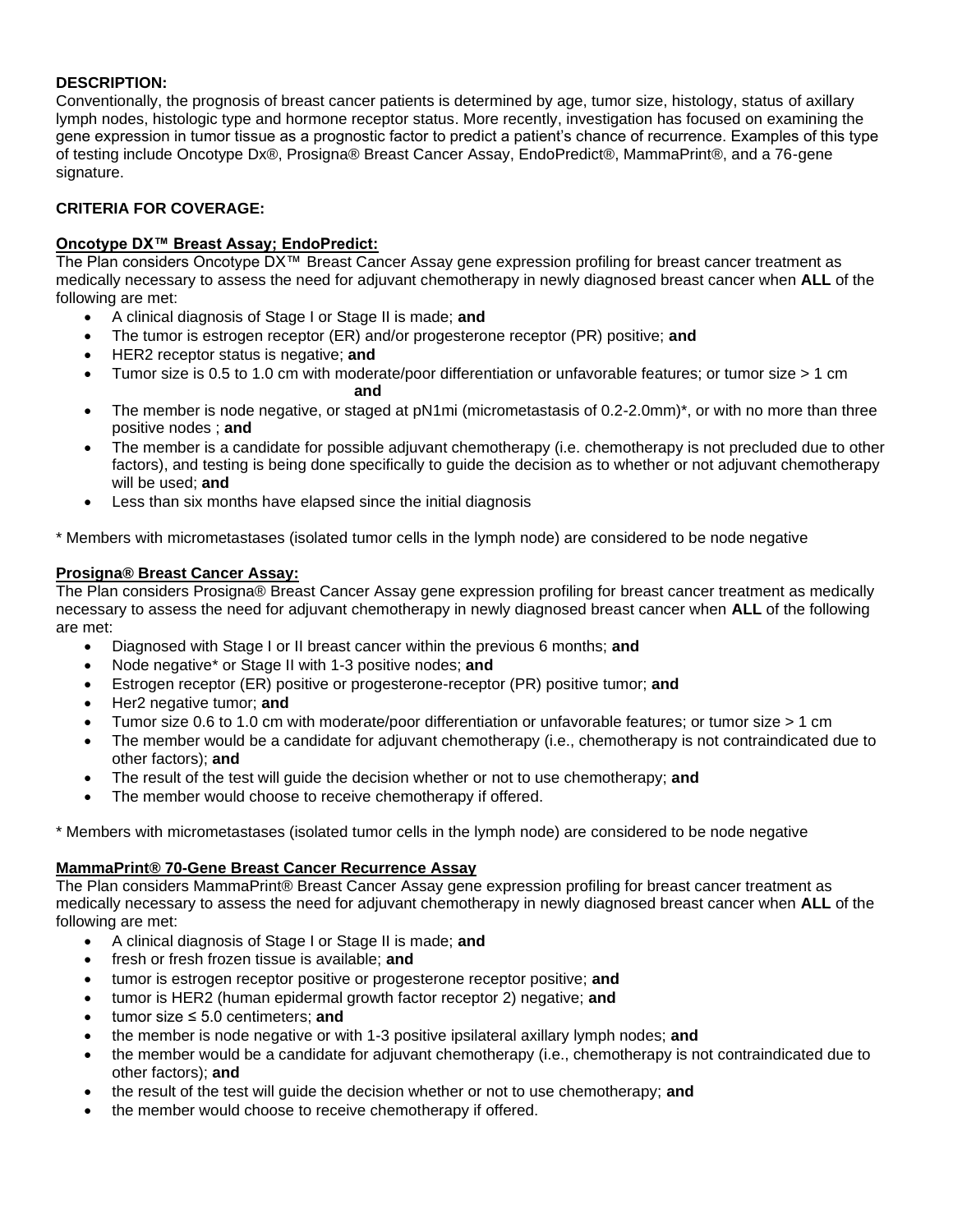# **Breast Cancer Index™ (BCI)**

The Plan considers Breast Cancer Index (BCI) as medically necessary for prediction of benefit from extended endocrine therapy when considering adjuvant systemic therapy for postmenopausal women with invasive breast cancer when **ALL** of the following criteria are met:

- Pathology reveals invasive carcinoma of the breast that is ER+ and/or PR+ and HER2-; and
- Member has early-stage disease (T1-3, pN0, M0); and
- member is lymph node negative; and
- member has no evidence of distant breast cancer metastasis (i.e., non-relapsed); and
- Test results will be used in determining treatment management of the member for chemotherapy and/or extension of endocrine therapy.

#### **LIMITATIONS:**

The test(s) are covered once per primary tumor, per individual.

**FOR MEDICARE SEGMENTS:** – CMS directives allow MammaPrint® 70 gene assay to be considered for coverage when used to predict recurrence risk in members with ER-positive or ER-negative, lymph node-negative breast cancer. Palmetto GBA established a formal coverage policy for all Medicare patients. This local carrier determination is applicable nationally.

Palmetto GBA, the designated national contractor for its Oncotype DX® breast cancer test, has expanded its coverage policy for all qualified Medicare patients to include patients with ductal carcinoma in situ (DCIS).

CMS directives allow Breast Cancer Index (BCI) Gene Expression Test to be considered for coverage when used to predict 10yr distant recurrence risk in members breast cancer. Palmetto GBA established a formal coverage policy for all Medicare patients. This local carrier determination is applicable nationally.

#### **EXCLUSIONS:**

Unless coverage is mandated, the Plan does NOT provide coverage for any other assays of genetic expression in breast tumor tissue (e.g. BluePrint ™, TargetPrint®, Mammostrat® Breast Cancer Test, BreastOncPx™, NexCourse® Breast IHC4, PreciseDx™ Breast Cancer Test, BreastPRS™, and the Rotterdam Signature 76-Panel) because they are considered experimental, investigational or unproven.

#### **FOR MEDICAID BUSINESS SEGMENT:**

EndoPredict 12-gene molecular score is considered to be Experimental/Investigational and therefore **NOT COVERED**.

**Note: A complete description of the process by which a given technology or service is evaluated and determined to be experimental, investigational or unproven is outlined in MP 15 - Experimental Investigational or Unproven Services or Treatment.**

# **Medicaid Business Segment:**

Any requests for services, that do not meet criteria set in the PARP, will be evaluated on a case by case basis.

# **CODING ASSOCIATED WITH:** *Gene Expression Profiling for Breast Cancer Treatment*

*The following codes are included below for informational purposes and may not be all inclusive. Inclusion of a procedure or device code(s) does not constitute or imply coverage nor does it imply or guarantee provider reimbursement. Coverage is determined by the member specific benefit plan document and any applicable laws regarding coverage of specific services. Please note that per Medicare coverage rules, only specific CPT/HCPCS Codes may be covered for the Medicare Business Segment. Please consult the CMS website at* [www.cms.gov](http://www.cms.gov/) *or the local Medicare Administrative Carrier (MAC) for more information on Medicare coverage and coding requirements.*

- 81479 Unlisted molecular pathology procedure (may be used to represent Mammostrat, Breast Cancer Index (BCI), BluePrint, TargetPrint)
- 84999 Unlisted Chemistry Procedure (may be used to represent Mammostrat, Breast Cancer Index (BCI), BluePrint, TargetPrint)
- 81599 Unlisted multianalyte assay with algorithmic analysis (may be used to represent Mammostrat, Breast Cancer Index (BCI), BluePrint, TargetPrint)
- 81518 Oncology (breast), mRNA, gene expression profiling by real-time RT-PCR of 11 genes (7 content and 4 housekeeping), utilizing formalin-fixed paraffin-embedded tissue, algorithms reported as percentage risk for metastatic recurrence and likelihood of benefit from extended endocrine therapy {Breast Cancer Index (BCI)}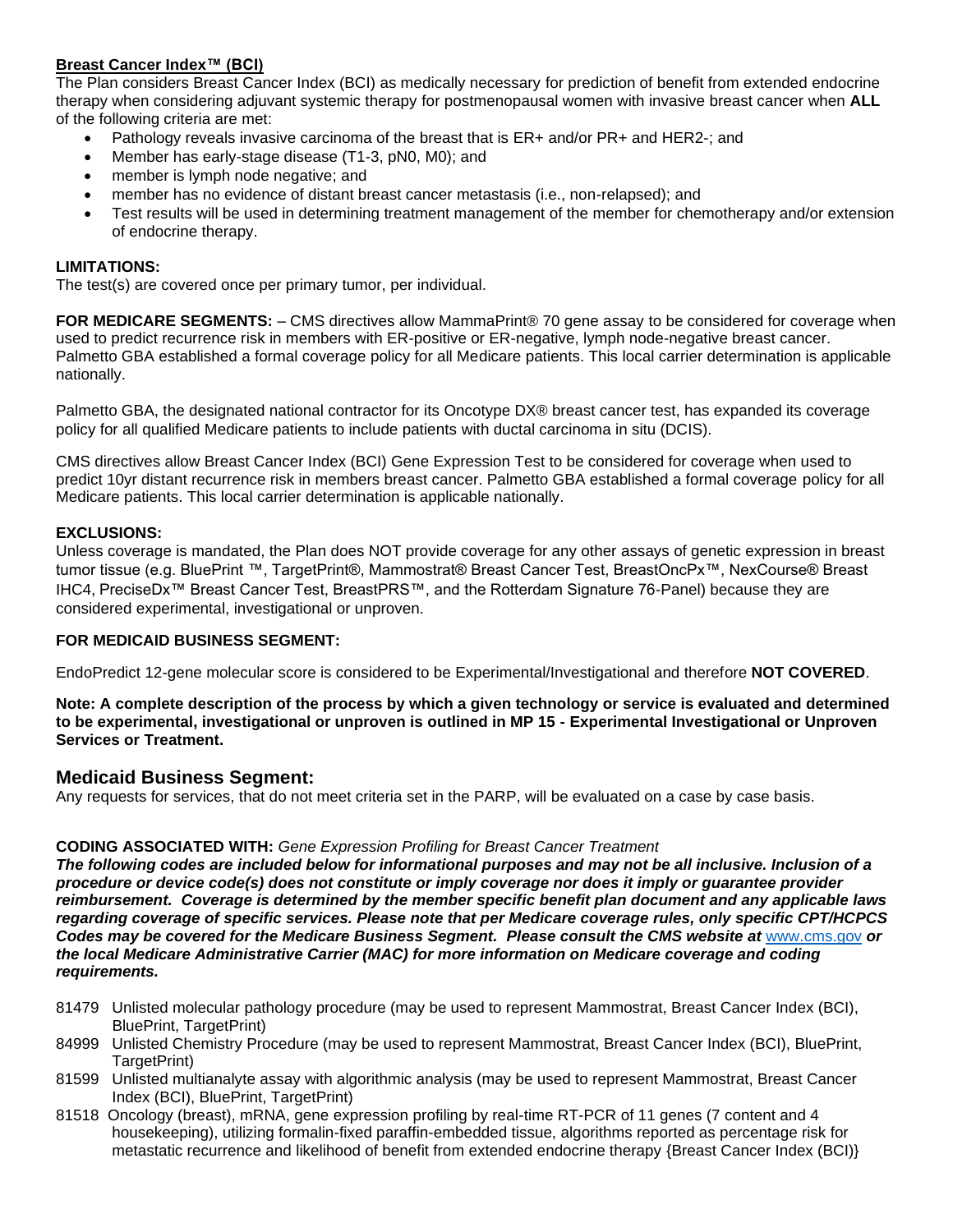- 81519 Oncology (breast), mRNA, gene expression profiling by real-time RT-PCR of 21 genes utilizing formalin-fixed paraffin embedded tissue, algorithm reported as recurrence score {e.g., Oncotype DX(Genomic Health)}
- 81520 Oncology (breast), mRNA gene expression profiling by hybrid capture of 58 genes (50 content and 8 housekeeping), utilizing formalin-fixed paraffin-embedded tissue, algorithm reported as a recurrence risk score {e.g., Prosigna} (Prosigna Breast Cancer Prognostic Gene Signature Assay)
- 81521 Oncology (breast), mRNA, microarray gene expression profiling of 70 content genes and 465 housekeeping genes, utilizing fresh frozen or formalin-fixed paraffin-embedded tissue, algorithm reported as index related to risk of distant metastasis {Mammaprint}
- 81522 Oncology (breast), mRNA, gene expression profiling by RT-PCR of 12 genes (8 content and 4 housekeeping), utilizing formalin-fixed paraffin-embedded tissue, algorithm reported as recurrence risk score
- 81523 Oncology (breast), mRNA, next-generation sequencing gene expression profiling of 70 content genes and 31 housekeeping genes, utilizing formalin-fixed paraffin-embedded tissue, algorithm reported as index related to risk to distant metastasis {MammaPrint® NGS}
- S3854 Gene profiling for the use in the management of breast cancer treatment
- 0045U Oncology (breast ductal carcinoma in situ), mRNA, gene expression profiling by real-time RT-PCR of 12 genes (7 content and 5 housekeeping), utilizing formalin-fixed paraffin-embedded tissue, algorithm reported as recurrence score {EndoPredict, OncoTypeDX Breast DCIS Score Test }
- 0153U Oncology (breast), mRNA, gene expression profiling by next-generation sequencing of 101 genes, utilizing formalin-fixed paraffin-embedded tissue, algorithm reported as a triple negative breast cancer clinical subtype(s) with information on immune cell involvement

Current Procedural Terminology (CPT®) © American Medical Association: Chicago, IL

#### **LINE OF BUSINESS:**

**Eligibility and contract specific benefits, limitations and/or exclusions will apply. Coverage statements found in the line of business specific benefit document will supersede this policy. For Medicare, applicable LCD's and NCD's will supercede this policy. For PA Medicaid Business segment, this policy applies as written.**

#### **REFERENCES:**

Geisinger Clinic Technology Assessment Committee, "Gene Expression Profiling for Breast Cancer Treatment", January 11, 2006.

National Cancer Institute: Probability of Breast Cancer in American Women, reviewed 03/04/05. Accessed October 13, 2005<http://cis.nci.nih/gov>

Genomic Health: About Oncotype DX. Genomic Health Inc. 2005 Accessed on October 3, 2005 at <http://www.genomichealth.com/oncotype/about/hcp.aspx?Layout=Print>

Paik S et al. A Multigene Assay to Predict Recurrence of Tamoxifen-Treated, Node Negative Breast Cancer. N Engl J Med 30 December 2004; 351:2817-26.

Espinosa E, Fresno Vara JA, Redondo A, Sanchez JJ, Hardisson D, Zamora P, Gomez Pastrana F, Cejas P, Martinez B, Sudrez A, Calero F, Gonzalez Baroin M. Breast Cancer Prognosis Determined by Gene Expression Profiling: A Quantitative Reverse Transcriptase Polymerase Chain Reaction Study. J Clin Oncol October 2005;23(29):7278-7285.

Esteva FJ et al. Prognostic Role pf a Multigene Reverse Transcriptase-PCR Assay in Patients with Node-Negative Breast Cancer not Receiving Adjuvant Systemic Therapy. Clinical Cancer Research. May 2005; 11:3315-3319.

Molecular Profiling Inc. MammaPrint. Accessed on October 5, 2005 at http: //www.molecularprofiling.com/products/mammaprint.cfm

Gianni L et al. Gene Expression Profiles in Paraffin-Embedded Core Biopsy Tissue Predict Response to Chemotherapy in Women with Locally Advanced Breast Cancer. J Clin Oncol. October 2005; 23(29): 7265-7277.

Van't Veer LJ, Paik S, Hayes DF. Gene Expression Profiling of Breast Cancer: A New Tumor Marker. J Clin Oncol March 2005; 23:1631-1635.

Ayers M et al. Gene Expression Profiles Predict Complete Pathologic Response to Neoadjuvant Paclitaxel and Fluorouracil, Doxorubicin and Cyclosphamide Chemotherapy in Breast Cancer. J Clin Oncol. June 2004; 22(12): 2284- 2293.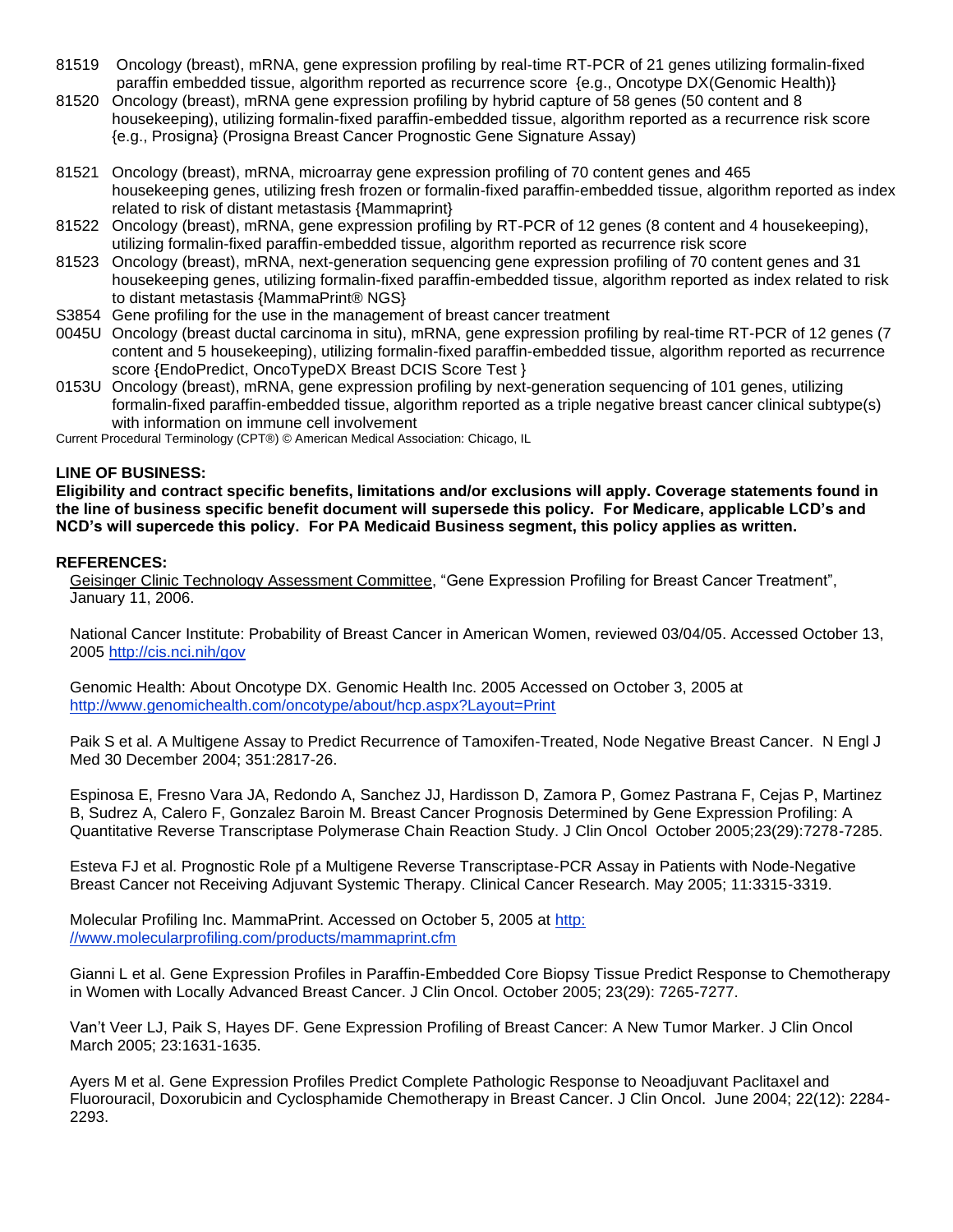Chang J, Powless TJ, Allred DC, Ashley SE, Clark GM, Assersohn ML, Gregory RK, Osborne CK, and Dowsett M. Biologic Markers as Predictors of Clinical Outcome From Systemic Therapy for Primary Operable Breast Cancer. J Clin Oncol. October 1999; 17(10): 3058-3063.

Goldhirsch A et al. Meeting Highlights: international Consensus Panel on the Treatment of Primary Breast Cancer. Proceedings from the Seventh International Conference on Adjuvant Therapy of Primary Breast Cancer. St. Gallen Switerzland. February 2001. J Clin Oncol. September 2001; 19(18): 3817-3827.

Van't Veer LJ, Dai H, Van de Vijver et al. Gene Expression Profiling Predicts Clinical Outcome of Breast Cancer. Nature 2002 Jan 31; 415(6871): 530-6.

Van de Vijver MJ et al. A Gene Expression Signature as a Predictor of Survival in Breast Cancer. N Engl J Med December 2002; 347(25): 1999-2009.

Veridex LLC. Gene Search Breast Sentinel Lymph Node assay. Accessed on October 5, 2005 at: <http://www.veridex.com/systems/systems.aspx?id=2>

Wang et al. Gene-Expression Profiles to predict distant metastasis of Lymph-Node-negative primary Breast Cancer. The Lancet. February 2005; 365: 671-679.

Hayes Inc. GTE Comparison of Breast Cancer Index, EndoPredict, Oncotype DX Breast Cancer Assay, and Prosigna Tests Jan.19, 2017

Hayes Inc. GTE Report. EndoPredict July 20, 2017

Hayes Inc. GTE Report. MammaPrint 70-Gene Breast Cancer Recurrence Assay. March 16, 2018

ECRI Target Database. Gene Expression assay for predicting recurrence of breast cancer. September 2005.

ECRI Target Database. Gene expression profiling of breast cancer to predict the likelihood of recurrence. March 2007.

NCCN Clinical Practice Guidelines in Oncology, Breast Cancer, v2.2022 National Comprehensive Cancer Network

Paik S, Tang G, Shak S, Kim C, et al. N. Gene expression and benefit of chemotherapy in women with node-negative, estrogen receptor-positive breast cancer. J Clin Oncol 24:3726-3734.

Cardoso F, Van't Veer L, Rutgers E, et al. Clinical application of the 70-gene profile: The MINDACT Trial. J Clin Onc. Feb. 2008;26(5):729-735.

Sparano JA, Paik S. Development of the 21-gene assay and its application in clinical practice and clinical trials. J Clin Onc. Feb. 2008;26(5):721-728.

BlueCross BlueShield Association. Technology Evaluation Center (TEC). Gene expression profiling of breast cancer to select women for adjuvant chemotherapy. BlueCross BlueShield Association. Technology Evaluation Center (online) April 2008;22(15).

Harris LN, Ismaila N, McShane LM, et al. Use of Biomarkers to Guide Decisions on Adjuvant Systemic Therapy for Women with Early-Stage Invasive Breast Cancer: American Society of Clinical Oncology Clinical Practice Guideline. J Clin Oncol. 2016.

Recommendations from the EGAPP Working Group: can tumor gene expression profiling improve outcomes in patients with breast cancer? EGAPP Recommendation Statement. Genetics in Medicine 2009;11(1):66-73.

Blue Cross Blue Shield Association, Technology Evaluation Center (TEC). Gene expression profiling in women with lymph-node-positive breast cancer to select adjuvant chemotherapy treatment. Nov. 2010;25(1).

California Technology Assessment Forum. Gene expression profiling as a guide for the management of early stage breast cancer. Oct. 18, 2006.<http://ctaf.org/content/assessment/detail/621>

Albain KS, Barlow WE, Shak S, et al. Prognostic and predictive value of the 21-gene recurrence score assay in postmenopausal women with node-positive, oestrogen-receptor-positive breast cancer on chemotherapy: a retrospective analysis of a randomised trial. Lancet Oncol 2010;11:55-65.

Dowsett M, Cuzick J, Wale C, et al. Prediction of risk of distant recurrence using the 21-gene recurrence score in nodenegative and node-positive postmenopausal patients with breast cancer treated with anastrozole or tamoxifen: a TransATAC study. J Clin Oncol 2010;28:1829-34.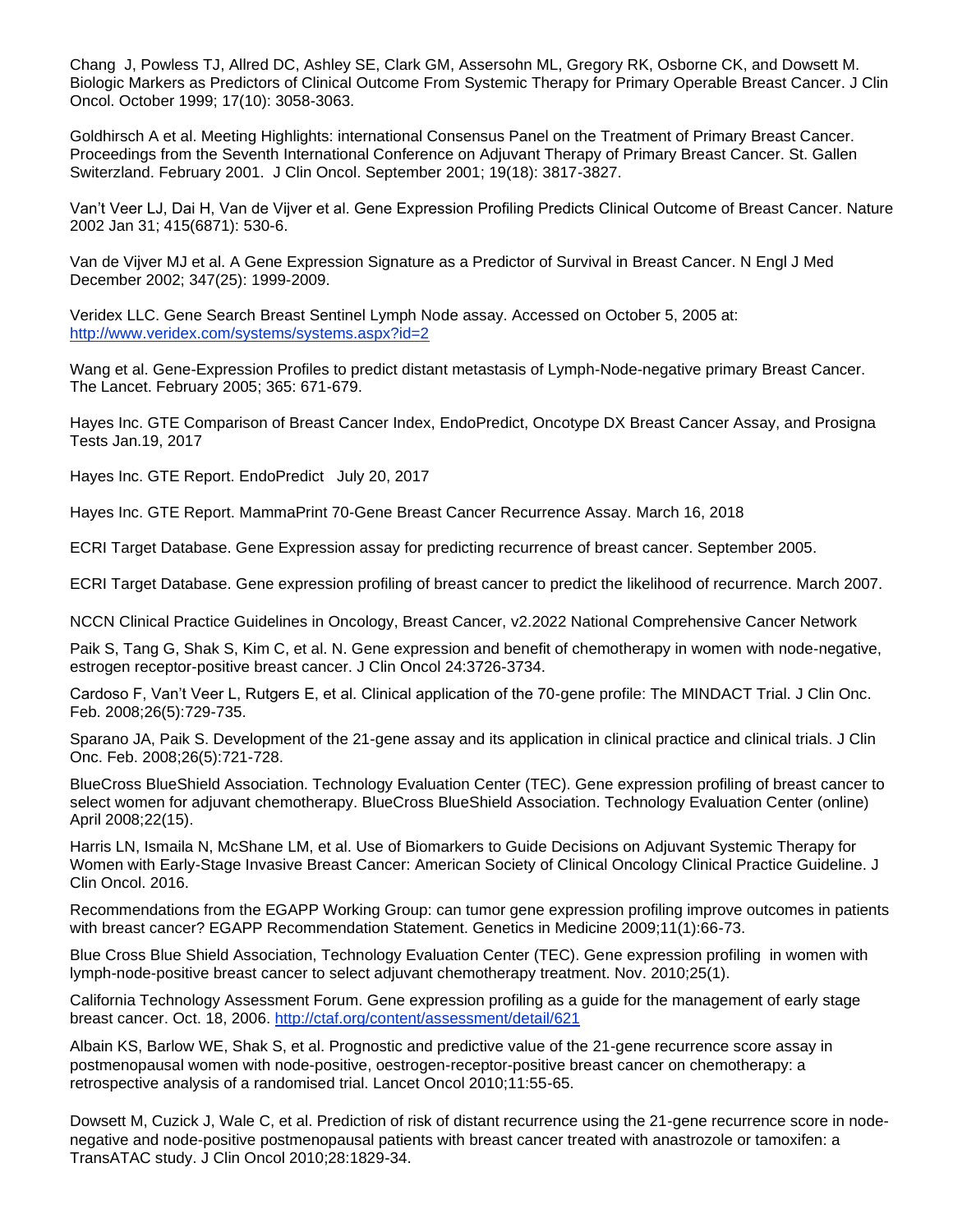Liebermann N, Baehner FL, Soussan-Gutman L, Klang S, Yoshizawa C, Shak S. Evaluation of Recurrence Score, nodal status and traditional clinicopathologic metrics in a large ER positive patient cohort. European Society for Medical Oncology. Providence, RI; May 16-19, 2011

Nguyen B, Cusmano PG, et al. Comparison of molecular subtyping with BluePrint, MammaPrin,t and TargetPrint to local subtyping in breast cancer patients. Ann Surg Onc. 2012;19:3257-3263.

Deck KB, Sinha R, et al. Comparison of MammaPrint and TargetPrint with clinical parameters in patients with breast cancer: Findings from a prospective U.S. cohort. J Clin Onc. 2011;29(15)suppl May 20.

Hayes Inc. GTE Overview. BluePrint Molecular subtyping profile for breast cancer. Dec. 7, 2016 Palmetto GBA. MolDX. Oncotype DX Breast Cancer Assay Coding and Billing Guidelines (M00003): [http://www.palmettogba.com/palmetto/MolDX.nsf/DocsCat/MolDx%20Website~MolDx~Browse%20By%20Topic~Cover](http://www.palmettogba.com/palmetto/MolDX.nsf/DocsCat/MolDx%20Website~MolDx~Browse%20By%20Topic~Covered%20Tests~8SLME78317?open&navmenu=%7C%7C) [ed%20Tests~8SLME78317?open&navmenu=%7C%7C](http://www.palmettogba.com/palmetto/MolDX.nsf/DocsCat/MolDx%20Website~MolDx~Browse%20By%20Topic~Covered%20Tests~8SLME78317?open&navmenu=%7C%7C)

Bastien RRL, Vaugn C, et al. Clinical validation of the Prosigna breast cancer prognostic gene signature assay on formalin-fixed paraffin embedded breast cancer tumors with comparison to standard molecular markers. J Clin Oncol 32, 2014 (suppl; abstr e11518)

Sparano JA, Gray RJ, et al. prospective Validation of a 21-Gene expression Assay in Breast Cancer. NEJM 2015;373(13) e-pub ahead of print

Dubsky P, Brase JC, Jakesz R, et al. The EndoPredict score provides prognostic information on late distant metastases in ER+/HER2- breast cancer patients. British J Cancer (2013), 1–6.

Martin M, Brase JC, et al. Prognostic ability of EndoPredict compared to research-based versions of the PAM50 risk of recurrence (ROR) scores in node-positive, estrogen receptor-positive, and HER2-negative breast cancer. A GEICAM/9906 sub-study. Breast Cancer Res Treat. 2016 Feb;156(1):81-9

Buus R, Sestak I, Kronenwett R, et al. Comparison of EndoPredict and EPclin With Oncotype DX Recurrence Score for Prediction of Risk of Distant Recurrence After Endocrine Therapy. J Nat Ca Inst. 2016; 108(11)

Müller BM, Brase JC, Haufe F, et al. Comparison of the RNA-based EndoPredict multigene test between core biopsies and corresponding surgical breast cancer sections. Journal of Clinical Pathology 2012;65:660-662.

Filipits M, Dubsky C, et al. Impact of the EndoPredict-clin score on risk stratification in ER-positive, HER2-negative breast cancer after considering clinical guidelines. Journal of Clinical Oncology 2012;30(15 suppl.):542

Roberts MC, Miller DP, Shak S, et al. Breast cancer-specific survival in patients with lymph node-positive hormone receptor-positive invasive breast cancer and Oncotype DX Recurrence Score results in the SEER database. Breast Cancer Res Treat. Jun 2017;163(2):303-310

Jasem J, Fisher CM, Amini A, et al. The 21-Gene Recurrence Score assay for node-positive, early-stage breast cancer and impact of RxPONDER Trial on chemotherapy decision-making: have clinicians already decided? J Natl Compr Canc Netw. Apr 2017;15(4):494-503.

PA Dept. of Human Services Managed Care Operations Memorandum, General Operations OPS # 08/2018-014

Sparano JA, Gray RJ, Makower DF, et al. Adjuvant chemotherapy guided by a 21-gene expression assay in breast cancer. N Engl J Med. 2018; 12;379(2):111-121

Blok, E.J., Bastiaannet, E., van den Hout, W.B., Liefers, G.J., Smit, V.T., Kroep, J.,R., & van de Velde, C.J.H. Systematic review of the clinical and economic value of gene expression profiles for invasive early breast cancer available in Europe. Cancer Treatment Reviews, 2018;62, 74-90.

Woodward WA, Barlow WE, Jagsi R et al. Association between 21-gene assay recurrence score locoregional recurrence rates in patients with node-positive breast cancer. JAMA Oncol. 2020 Jan

Andre F, Ismaila N, et al. Use of Biomarkers to Guide Decisions on Adjuvant Systemic Therapy for Women With Early-Stage Invasive Breast Cancer: ASCO Clinical Practice Guideline Update – Integration of Results From TAILORx. J Clin Oncol 2019; 37:1956-1964.

Liefers GJ, Noordhoek I. et al. Breast cancer index (BCI) predicts benefit of two-and-a-half versus five years of extended endocrine therapy in HR+ breast cancer patients treated in the ideal trial. ASCO Meeting Library. <https://meetinglibrary.asco.org/record/184899/abstract>